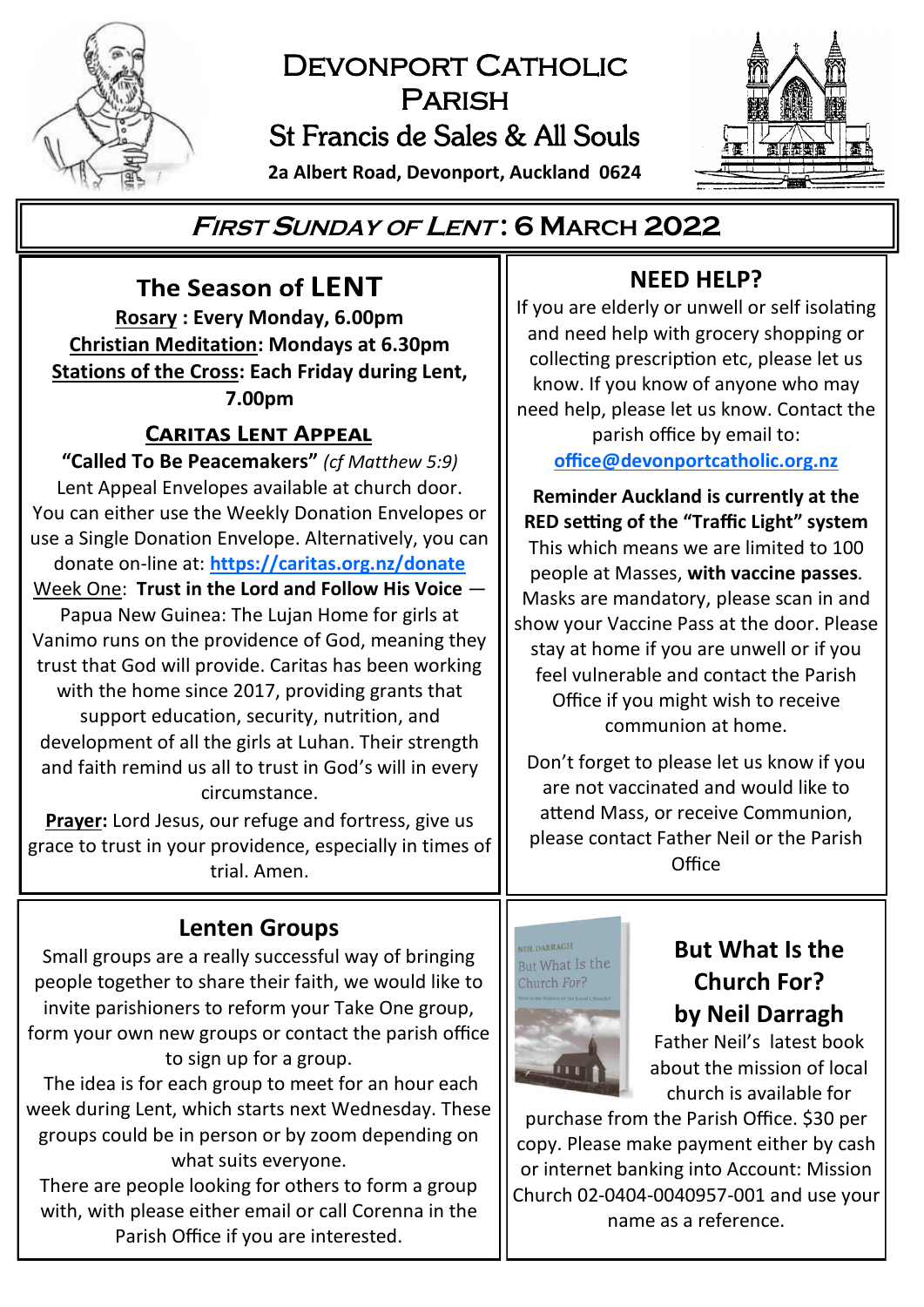The season of Lent, as the preface says, is a gift. It offers time & space to stand back and look at the big picture — of our human condition within the horizon of divine love. We survey the story of salvation from the dawn of creation to the climax of Jesus' mission among us. It is an exploration of our vocation as human beings.

## **First Sunday of LENT**

*Jesus Is Lord*

**Deuteronomy 26:4-10** The creed of the chosen people.

## **Ps 91: Be with me, Lord, when I am in trouble.**

**Romans 10:8-13** The creed of the Christians.

**Luke 4:1-13** Jesus was led by the Spirit through the wilderness and was tempted there.

## **Second Sunday of LENT** *13 March*

*The Lord In Whom We Put Our Faith*

**Genesis 15:5-12,17-18** God enters into a covenant with Abraham, the man of faith.

**Ps 27: The Lord is my light and my salvation.**

**Philippians 3:17—4:1** Christ will transfigure our bodies into copies of his glorious body. **Luke 9:28-36** As Jesus prayed, the aspect of his face was changed.

### **Introducers**

| (6 Mar)                     | Sat | Clive Sinclair    |                 |     | <b>Sun</b> Anne Gibson            |              |
|-----------------------------|-----|-------------------|-----------------|-----|-----------------------------------|--------------|
| $(13 \text{ Mar})$          | Sat | Shawn Pearce Blom |                 |     | <b>Sun</b> Anne Gibson            |              |
| <b>Readers:</b>             |     |                   |                 |     |                                   |              |
| (6 Mar)                     | Sat | Steve Burke       | Shaun Erasmuson |     | <b>Sun</b> John Knight            | Kate Kearins |
| $(13 \text{ Mar})$          | Sat | Kate Petrie       | Clive Sinclair  |     | <b>Sun</b> Linda Lampen Smith     | Ben Upton    |
| <b>Communion Ministers:</b> |     |                   |                 |     |                                   |              |
| (6 Mar)                     | Sat | Mila Burke        | Riaan Blom      | Sun | Francisca Knottenbelt Flo Sapa'au |              |
| $(13 \text{ Mar})$          | Sat | Riaan Blom        |                 | Sun | lain Gillies                      |              |
|                             |     |                   |                 |     |                                   |              |

### **Rosary Group Monday, 6pm in the church** Come & join in, reciting this beautiful prayer. All Welcome

## **Christian meditation Group**

**Monday 6.30pm** in the Parish Meeting Room All welcome. **[www.christianmeditationnz.org.nz](http://www.christianmeditationnz.org.nz/)**



#### **NZ Catholic**

Link to latest issue: [27 Feb](https://indd.adobe.com/view/e25bfeca-e399-42ba-9da3-2a0caa12f2ee) -12 Mar **Some headlines:** Bishop Stephen Lowe installed as Bishop of Auckland. Catholic korero on Treaty of Waitangi. Vocations talk at city pub. Seminary rector climbs

mountains. Or visit [www.nzcatholic.org.nz](https://nzcatholic.org.nz/)

### **Senior Women's Coffee Group Thursday 10th March at 10am** at

2 Patuone Ave, please contact Kathy Lynch on 4451645 for any queries. All Welcome

## **Sacramental Programme for 2022**

The programme of formation for the sacrament of **First Reconciliation** begins with an introductory meeting for parents on Wednesday 16<sup>th</sup> March, at 7.00pm. Preparation for **Confirmation and First Communion** will occur in the second school term, all going well, and be celebrated with the Bishop on Sunday 10<sup>th</sup> July, God willing. The minimum age level for the programme is Year 4 and above. Enrolment forms with programme schedule are available at church door. For further info ph Stephen 021 0608561, or email the parish:

[office@devonportcatholic.org.nz](mailto:office@devonportcatholic.org.nz)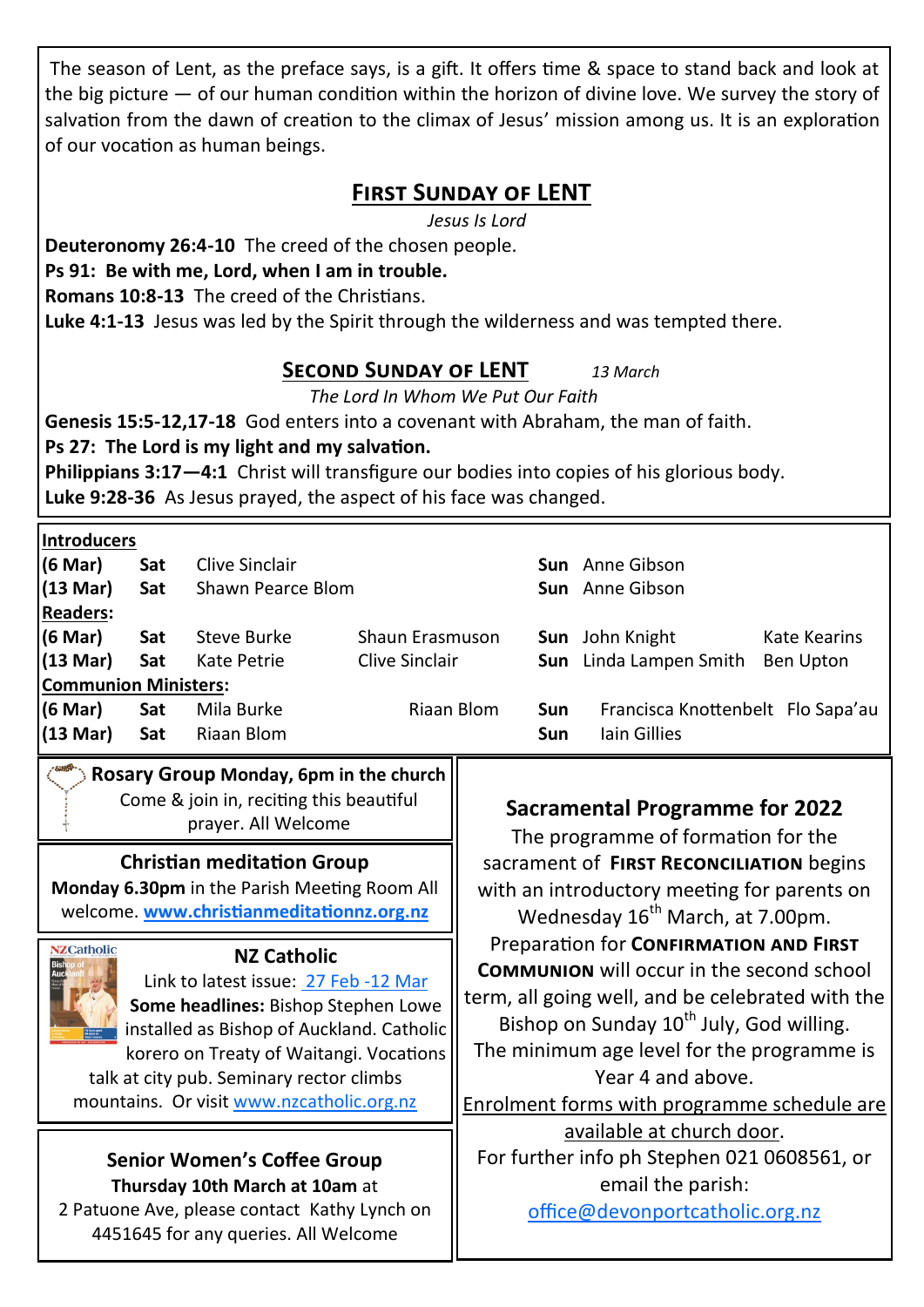#### **Diocese Notices**

**Daily Reflections during Lent** Sign up for daily reflections for Lent at [www.foodforfaith.org.nz](http://www.foodforfaith.org.nz)

**Who is our New Bishop?** Check out the diocesan YouTube channel for videos that will let us learn a little more about our new Bishop, Steve Lowe: [www.youtube.com/aucklandcatholic](https://www.youtube.com/aucklandcatholic)

**Mary MacKillop Retreat Centre** If anyone wishes to join our Mary MacKillop Retreat Centre database please email Sr Jill McLoughlin

[MBSpirituality@sosj.org.au](mailto:MBSpirituality@sosj.org.au) to receive information about our retreats and reflections days.

## **February Collections**

| <b>Priests &amp; Bishop</b> | <b>Parish &amp; Diocese</b> |  |  |
|-----------------------------|-----------------------------|--|--|
| \$3,015.78                  | \$6,318.05                  |  |  |

Thank you for your donations this month, if you wish to donate by internet banking please deposit into the **Parish Account: 02-0100-0120958-16** and use your name as a reference. If you need help to set up an automatic payment please contact Corenna in the Parish Office.

## **Parish Vacancy—Parish Coordinator**

St Francis de Sales and All Souls Parish is looking for a new Parish Coordinator who will play a key role in the life of the Parish. This includes reception and welcoming duties, general administrative functions, managing invoicing and reporting processes, and a liaison role with St Leo's School. Familiarity with how a Catholic parish community works is important. This is a part-time opportunity, with hours flexible and negotiable. Please submit your application, including a CV and covering letter outlining your interest in the role, to

#### the Parish Office via email **[office@devonportcatholic.org.nz](mailto:office@devonportcatholic.org.nz)**. **Applications close 25 March 2022.**

For further information and a copy of the position description, please contact the Parish Office, phone 4450078 or **[office@devonportcatholic.org.nz](mailto:office@devonportcatholic.org.nz)**

In line with current Government policy, the successful appointee will need to be vaccinated for COVID-19 and undergo Police vetting as part of the Diocese's safeguarding policy. If you have someone in your network who may be interested, please pass this information on to them.



St Leo's Catholic School

Kindness | Confidence | Integrity | Excellence

Kia ora koutou and a warm St Leo's greeting to you all

We made it to Ash Wednesday without any Covid cases impacting on the school. Since then we have had one case, but at this stage it will not affect our delivery of face to face learning for most of our students, so critical to authentic learning and social development for children.

Our Ash Wednesday liturgy, carried out under the beautiful trees that grace the school grounds, allowed us as a small faith community to begin our journey towards Easter.

For children, the concept of giving something up can be difficult. My generation's default position of giving up



some type of food or drink is not always the sensible choice. In fact many of us may already be trying to cut back for health reasons. I spoke to the children about other possibilities, notably our online/digital engagement. I also spoke to them about the real purpose; to have a type of "spring clean" to allow us to be ready to walk with Christ through the events of Palm Sunday, the agony in the garden, Good Friday and thence towards the triumph of Easter Sunday.

Thanks again for keeping the community of St Leo's in your prayers. Knowing we are a part of your prayer intentions is important to us all.

God bless you all

David Tennent Acting Principal

We are once again appealing for the following items for our STEAM class:

> small boxes, ice cream containers milk bottle tops, straws, popsicle sticks any other bits and pieces which you may think we could use

Please drop these to the school office.